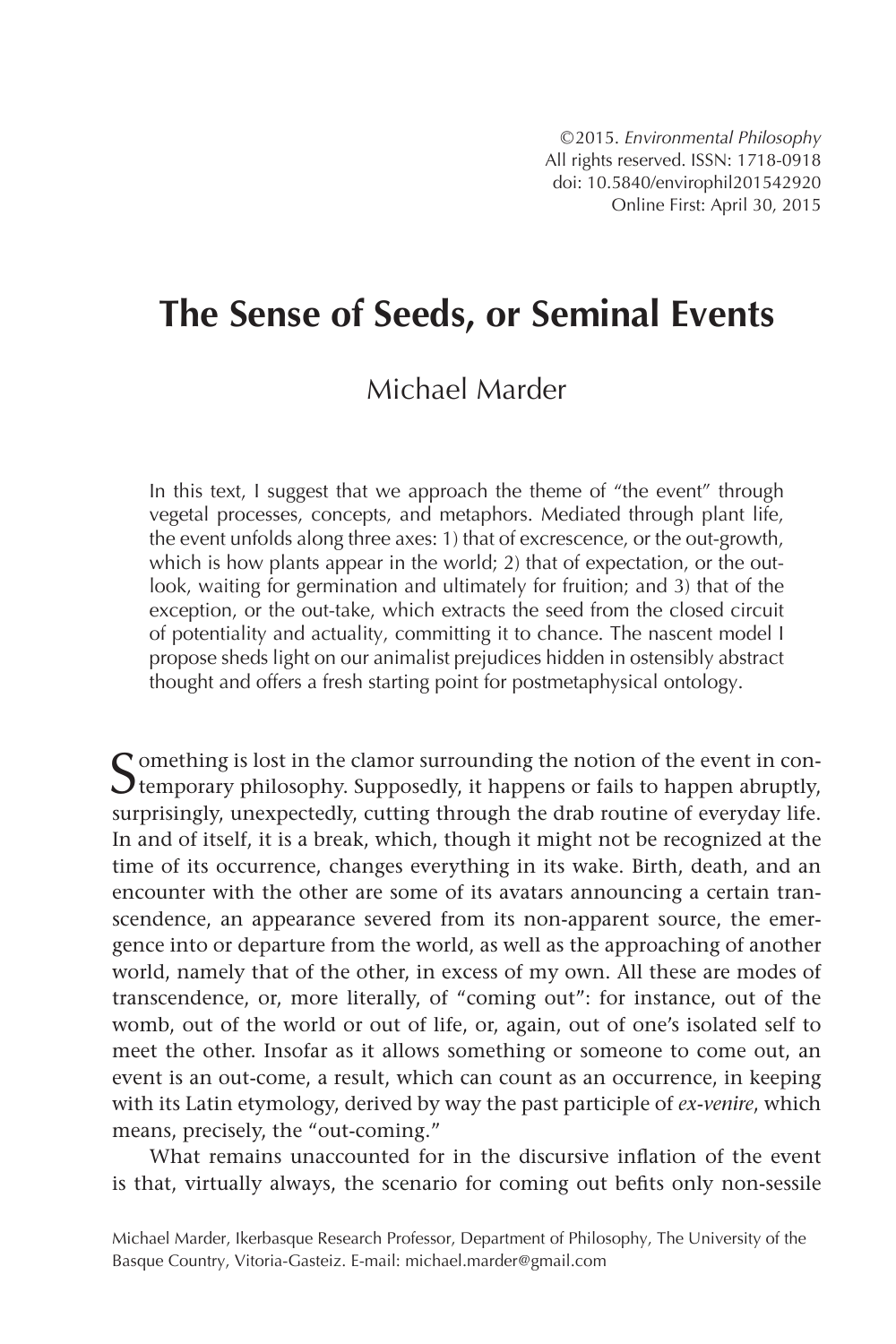animals, who, in being born, separate from the mother or from their source in general; who, in dying, leave the sphere of life all at once; and who, in roaming about, meet each other. At the same time, there is a tendency to conflate the event with the unannounced arrival (or non-arrival, as the case may be) of something or someone. In their fervent attempt to eschew teleology, thinkers of the event fall into the conceptual snares of the very thing they wish to avoid, when they ignore the out-coming in favor of the in-coming, however incomplete or abrupt its arrival may be. The coming out is finished, depleted and exhausted, in the happening of the arrival. The seductiveness of a purely temporal *a-venir* is potent enough to hide from view the quiet spatial unfolding of *de-venir*. The unexpected irruption of the future blinds us to the self-elaboration of the living past.

For their part, plants come out and are eventuated differently, because in germinating and growing they do not cut themselves loose from their source; do not die in an instant of transcendence; do not displace themselves in order to face the world; do not reach a destination. These differences are neither trivial nor merely biological; they carry a profound ontological significance. They should prompt us to reconsider the meaning of the event, commencing from vegetal processes and out-comes—notably, from seeds. More broadly yet, they should sensitize us to a crucial principle of ontological justice: to each kind of being, its own kind of event. There isn't one "event of being," applicable to every single entity and culminating in its self-presentation through a human language. Rather, a phenomenology of each life form in question must follow the outlines of the event appropriate to its mode of vitality.

To schematize my argument somewhat, I would suggest that "seminal events" unfold along three axes: 1) that of excrescence, or the out-growth, which is how plants appear in the world; 2) that of expectation, or the outlook, waiting for germination and ultimately for fruition; and 3) that of the exception, or the out-take, which extracts the seed from the closed circuit of potentiality and actuality, committing it to chance. The suffix *ex-* that recurs in the Latin designations of the three axes refers back to the coming out of the event, elaborating on its spatial articulation in excrescence, temporal articulation in expectation, and freedom from rigid determination in exception. But, lest I be misunderstood, my goal is not so much to "apply" the dynamics of the event to vegetal life (or vice versa), as it is to rethink the event, together with its conditions of possibility or impossibility and discourses revolving around it, on the basis of this life.

#### **1. EXCRESCENCES, OR OUT-GROWTHS**

Seeds hold the promise of growth. How to hear this word with a philosophical ear? I find the modern definition of vegetal growth as a purely quantitative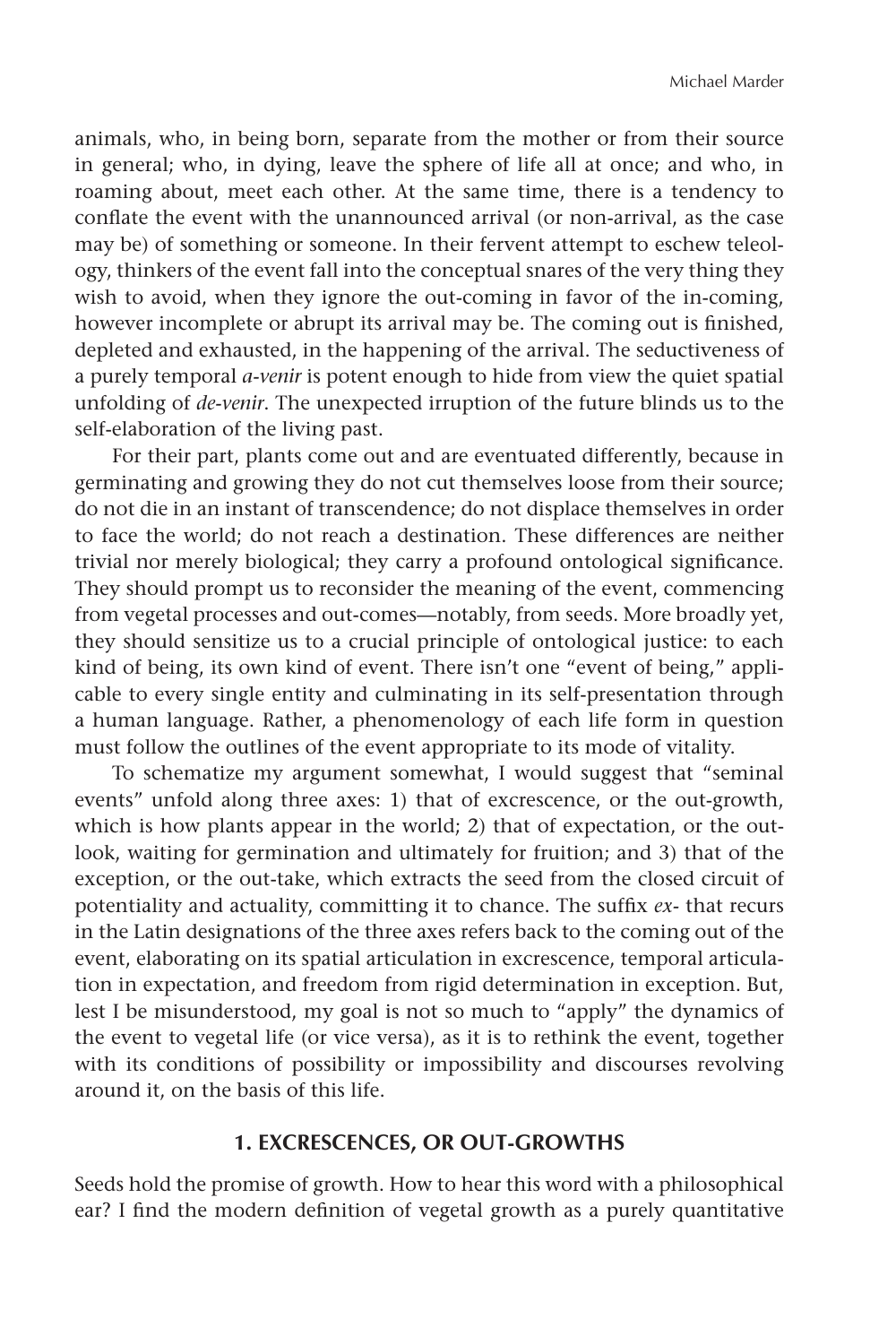increase in extension to be utterly reductive. To grow is to extend oneself in different directions; to appear better, more fully; to keep giving something new to sight and to all the other senses; to become ampler, yet also to develop in concert with the environment . . . When a seed does germinate, it grows both up and down, sending roots and shoots, as it orients itself in lived space. It develops *in and as the middle*, in the absence of a clearly demarcated origin, a traumatic break, or separation from its other. The event of its germination is unlike that of animal birth, since the seedling does not leave its native element, the soil, altogether but grows in continuity and contiguity with this element, with moisture, and with the air or sunlight, toward which its upper portions emerge. The vegetal event is that which is ongoing (I do not wish to confine it to a process), the abiding in all its finitude, devoid of a fixed and final outcome, much like our own existence. It maintains fidelity to its source. In a word, it is the event of and as growth.

Henceforth, plant life unequivocally marks the difference between excess and surplus, between, on the one hand, growth that, commencing from the middle, forces the growing being to step outside itself and, on the other, augmentation that, adding on external layers, leaves the core relatively unchanged. As a rule, mineral sedimentation produces surpluses, while vegetal proliferation relies on the logic of excess. Perhaps the only trace of inorganic layering lingers in the fact that the plant deposits the byproducts of its nutritive process on its outer walls and, as in the case of a tree trunk, draws support from these woody sediments that function much like animal exoskeletons. The excessiveness of growth, then, has two distinct dimensions: both the actual going-outside-itself of a living being and what virtually overflows the strict confines of the concept. I propose to call the double effect of vegetal excess *excrescence*.

Excrescence is not just one among many examples of phenomenality, or of how beings show themselves. Rather, plant germination and growth prefigure other kinds of coming-to-appearance by means of self-exposure to the other or to others, be it sunlight, water, the sentience of insects, or human vision and sense of smell. Living *phenomena* are, above all, *ta phuomena*, the growing beings Aristotle invokes in *De anima* (413a, 24–26). Their—and our appearing is never complete and, therefore, cannot be arrested in the form of an immutable truth. From the middle, the milieu where it is at any given moment, a growing being can only try to respond to the changing context, elements, and conditions of life better, without putting forth a universal organic shape or solution. More than that, if all of nature is an ensemble of growths or outgrowths, as the Greek word *phusis* indicates, then plants—the "growing beings" *per se*—have not only ontic but also ontological significance. To think the event starting from their life is thus to remain faithful to the ontological paradigm, while taking care not to lapse into facile biologism or naturalism.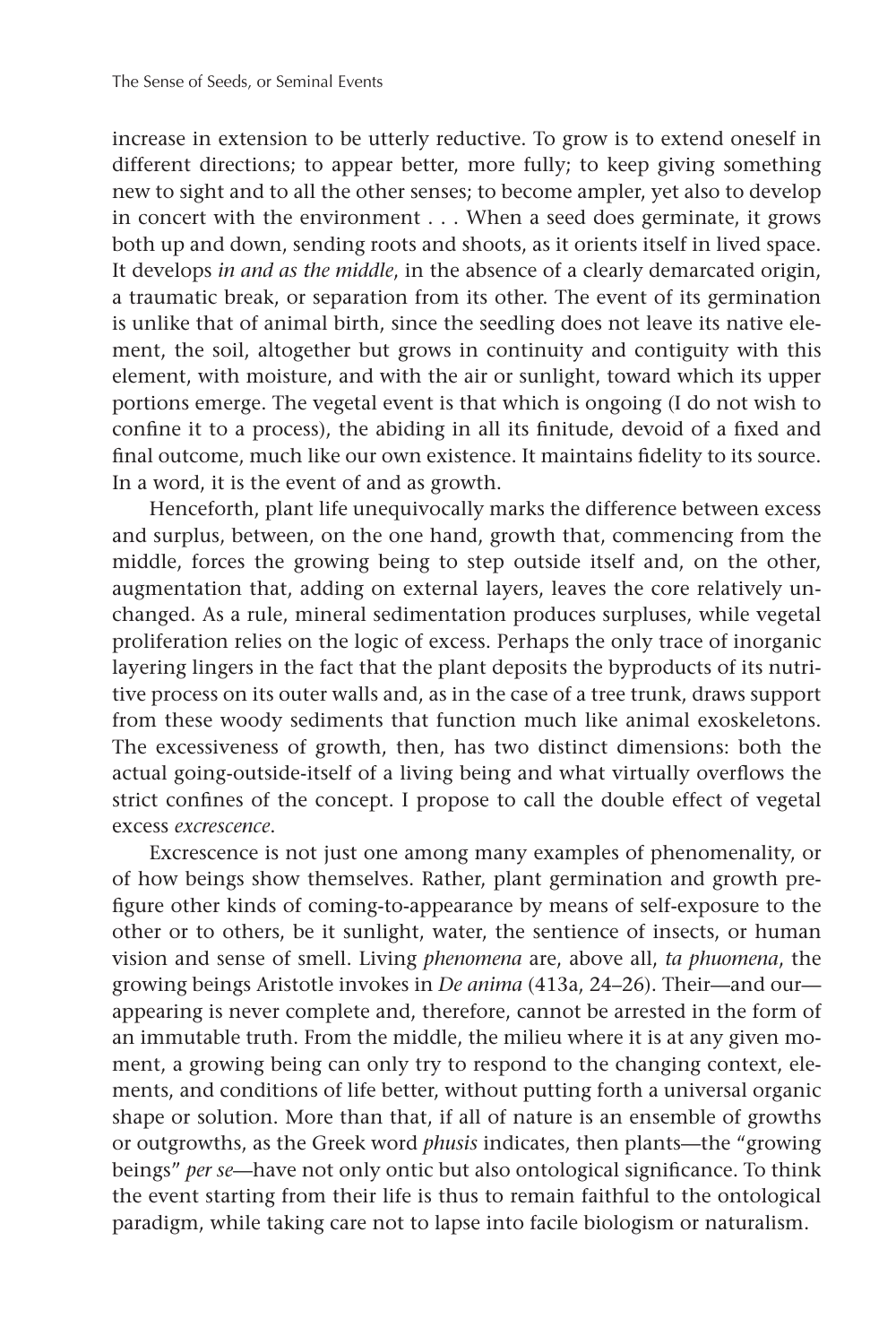On the one hand, for Western philosophers from Plato to Hannah Arendt, the meaning of achieving one's own appearance depended on the difference between the event of biological birth and a rebirth through philosophical or political action. The two events—and with them the realms of nature and culture—seemed to be discontinuous largely due to the animalist prejudice of the philosophers themselves who placed undue emphasis on absolute (physical, corporeal) separation in birth. On the other hand, the original philosophy of Luce Irigaray has provided us with the tools that are necessary to mend this artificial divide by establishing civic and other kinds of identity, not to mention the very humanity of the human, through the cultivation of sexuate differences. No longer do thought and action have to assert their right by setting themselves over and against the world into which we are born; rather, they can grow and mature by sharing this world.

With vegetal life in mind, we might ask: What if the *phenomenon* or the *phuomenon* of plant germination were behind both events of birth and rebirth? If that were so, then there wouldn't be a clear rupture with what or who gave us life but a continuous appearing, forever indebted to and drawing on its "soil." Although the umbilical cord is cut, we are rooted in the other as much as in ourselves. Only on this condition can we, too, keep growing.

To the extent that it has let anything grow at all, our metaphysical tradition has sanctioned nothing other than inward growth and, therefore, a growth that is more temporal than spatial, already stunted and oblivious to the example of plants. It has shunned the outgrowths or excrescences that plants are and substituted for them a spiritual or cultural development predicated on "deepening" our inner resources. Even though this option is viable for other living beings as well, it maintains something of an exceptional, if not anomalous, character, particularly when it is presented as the sole path open before us. At the level of a living body, to grow inward is quite pathological (just think of the pain caused by ingrown nails) but it is this pathology that has come to constitute the norm of psychic life over millennia in the West. Whether one is ideally rooted solely in oneself as an autonomous subject or in another human to the exclusion of other modes of life, one develops, by and large, as an ingrown nail does, causing tension, inflammation, disruption and disease in one's milieu. Figuratively speaking, instead of living, one festers, and the sad results of this planet-wide trans-generational collective festering, which now goes under the name "the Anthropocene," are observable in the environmental crisis that has gripped our world.

Hegelian dialectics is, of course, wedded to the idea of Spirit's interior development, despite all its forays outside itself. Hegel ranks psychic interiority, which first announces itself in animal life, above the "bad infinity" of plant growth that, moving toward exteriority, fails to return to itself. Such a philosophical stance overlooks the event that is vegetal life. Conceiving of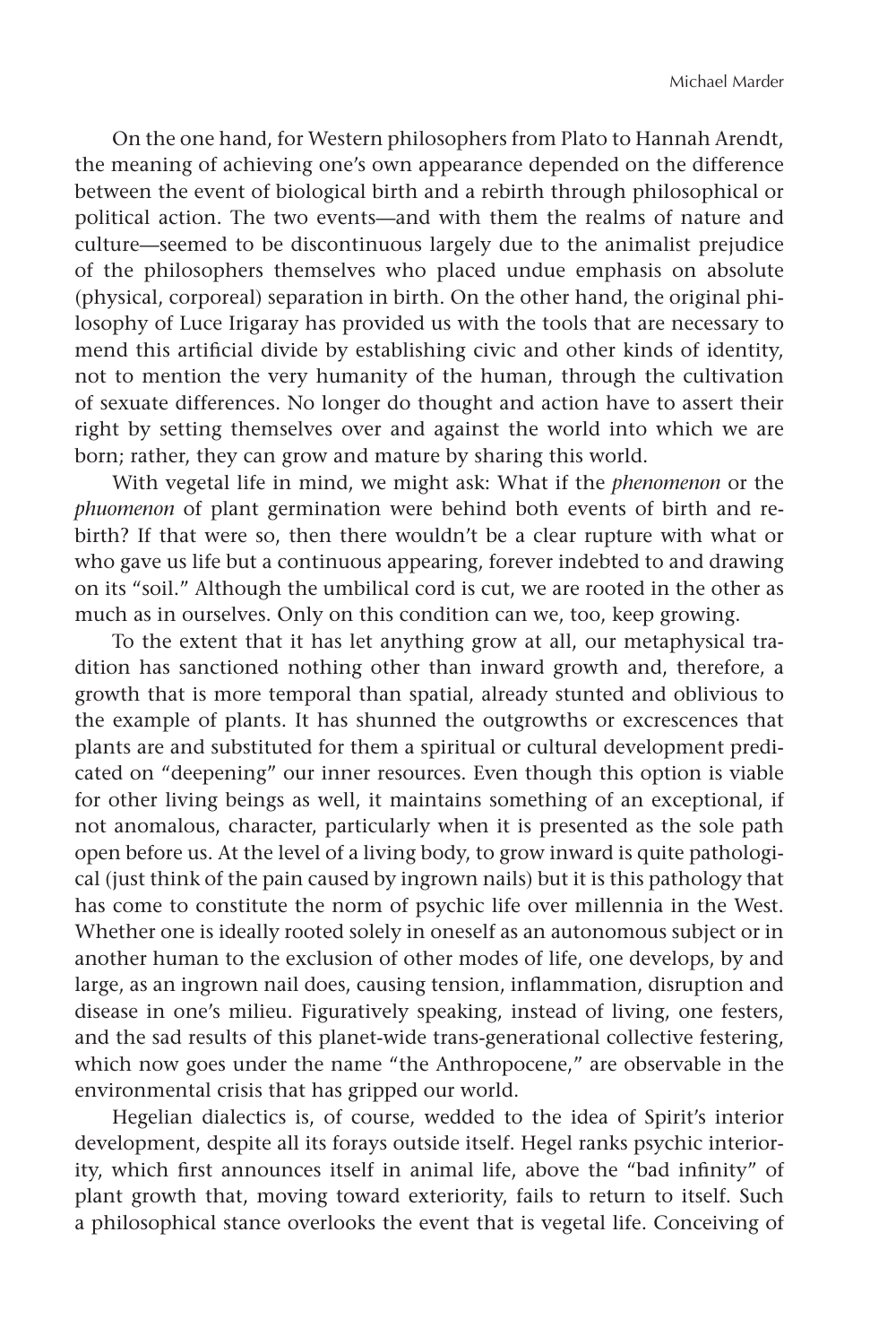the seed as a botanical embodiment of the geometrical point, the dialectician concludes that "[i]n the grain (*Samenkorn*) the plant appears as a simple, immediate unity of the self with the genus." In turn, the elongation of the seed in growth is analogous to the negation (as well as the elevation and preservation) of the point in the line, which does not introduce anything new into what is already there: "The development of the germ is at first mere growth, mere increase; it is already in itself the whole plant, the whole tree, etc., in miniature. The parts are already fully formed, receive only an enlargement, a formal repetition, a hardening, and so on."1

Indeed, besides denying the possibility that anything new could appear through "mere growth" or excrescence, these sentences also erase the remaining axes of seminal event. Expectation becomes superfluous where all the "parts are fully formed" in the seed and "receive only an enlargement" in actual plant development; exceptionality is precluded where formal repetition reigns supreme and where the singularity of the place of growth is completely ignored. I will come back to these observations in a moment. For now, suffice it to say—*contra* Hegel—that growth is never "mere," if only because the coming-outside-itself of a growing being, its exposure to the world, is an event, notably from the phenomenological point of view. Rather than a straightforward replay of what has been hidden in the essence of the seed all along, growth is the event of the plant's phenomenal givenness or self-givenness.

#### **2. EXPECTATIONS, OR OUT-LOOKS**

Their resistance to growth notwithstanding, philosophers have converted the germination of a seed, quasi-miraculously emerging from the dense obscurity of the soil, into an allegory of human enlightenment. The Platonic Myth of the Cave contains unmistakable clues to the vegetal, rather than animal, ideal of rebirth experienced by a philosophical soul in the bright light of Ideas. But, having said that, the desire to limit exposure to exteriority and avoid phenomenal self-presentation unwittingly betrays the animal bias of Western metaphysics, precisely because animality has to do with the economization of outward bodily surface in the interest of more efficient locomotion. The entire philosophical and theological tendency toward interiorization, responsible for the production of the withdrawn noumenal realm, which includes the soul, may be grafted onto the difference between vegetal exposure and animal concealment.

Besides multiplying visible extensions seemingly *ad infinitum*, vegetal excrescences do not correspond to the organismic scheme of growth. Most

<sup>1.</sup> G. W. F. Hegel, *Philosophy of Nature: Encyclopedia of the Philosophical Sciences, Part II*, trans. A. V. Miller (Oxford: Oxford University Press, 2004), 323.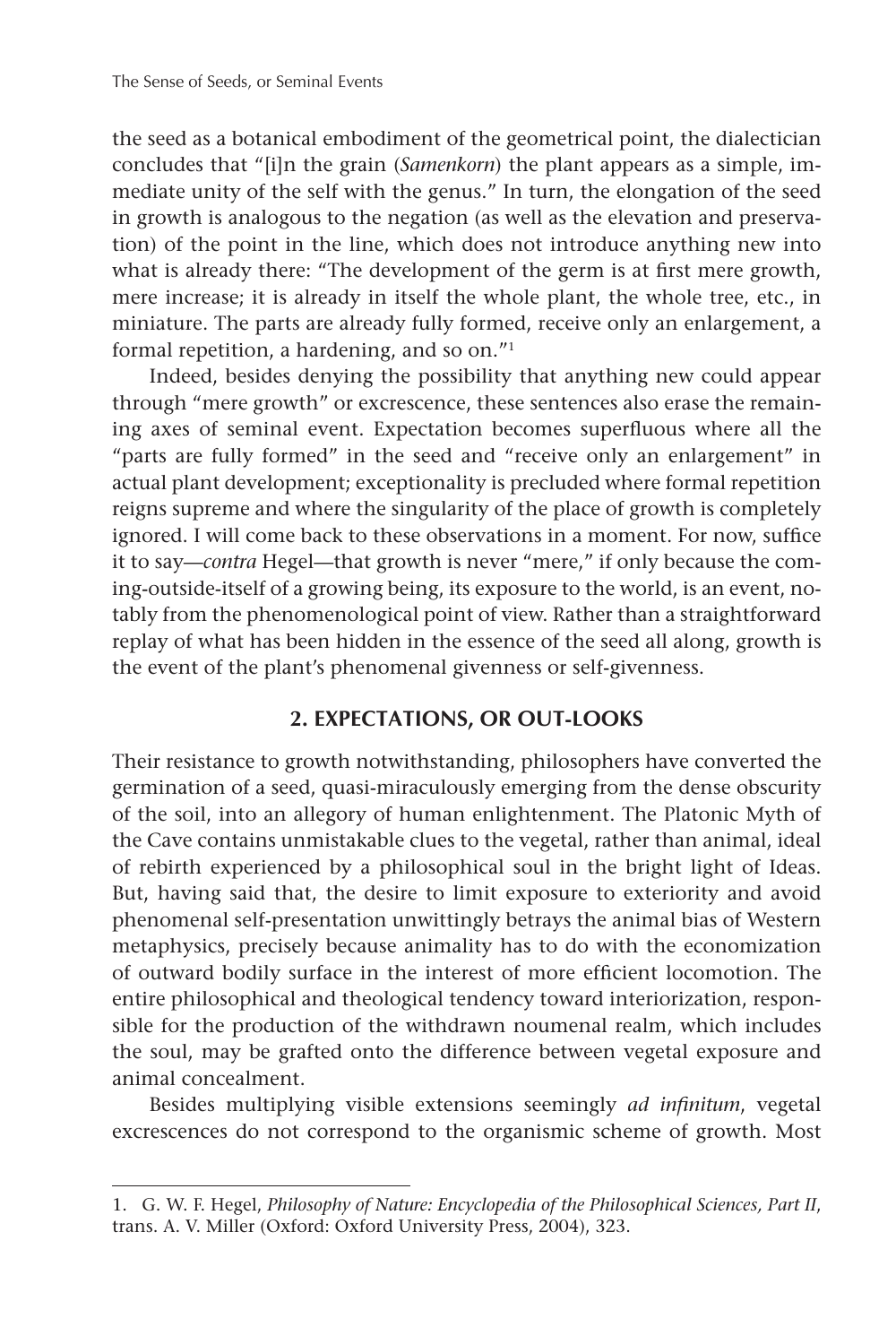animal organisms grow by developing and actualizing the potentialities already included in the fetus. There are no or few surprises in the course of their growth, and if some crop up, they are classified as abnormalities, excrescences, or tumors that disrupt the normal functioning of the organism. The concept, too, grows like an animal; its maturation only makes explicit what was abstractly anticipated in its first conception. Its excess (and, along with it, the future) belongs to it a priori, insofar as what is outside the concept is enveloped by it without qualitatively changing anything in its logic. Plants, in turn, grow outward in a manner that is unpredictable and eventful, well beyond our expectations. Their modular development, for instance, is responsible for the emergence of new branches and offshoots that are not "pre-programmed" in the seed but are contingent on environmental circumstances, such as the availability of sunlight, soil nutrients, or even the neighboring species that either impede or facilitate their growth. In other words, the excess, factored into excrescence, is not their own; rather, it emanates from and remains beholden to their organic and inorganic others. Vegetal excrescences are nothing abnormal, because there is no inflexibly set organismic scheme to disrupt in the first place—only a loose plan for development highly responsive to the environment. The event of plant growth stands in stark contrast to the conceptuality of animal development.

Once they are sowed, seeds are integrated into the cycle of seasons that regulate their germination and becoming. The word "season" itself harkens back to the human engagement with plants, seeing that it issues from the Latin verb *serere*, "to sow." Various seasons are the best times to sow, to care for, and to reap, for instance cereals or flowers. While seasonal changes (expressed in the fluctuations of temperature, humidity, and the amount of daylight) closely follow the rotation of the earth and its position vis-à-vis the sun, plants track these changes and take them as cues for blossoming or coming to fruition, remaining dormant as seeds in the cold dark of the soil or sprouting to the warmth of spring. In other words, the seasons connote an alteration and an alternation: the becoming-other of the summer in the fall and the winter and the cyclical nature of change, when winter, too, is followed by the spring and the summer. Of course, all this depends on the place where living beings are in relation to the equator: equatorial climates demonstrate little difference between the four seasons and, as a result, most plants growing there remain evergreen all year round.

To live out of season is to ignore the alterations and alternations of planetary time and to exist out of tune with the milestones of vegetal temporality: germination, growth, blossoming, and fruition. This is especially true for the age of nihilism, for which Nietzsche predicted the kind of culture that would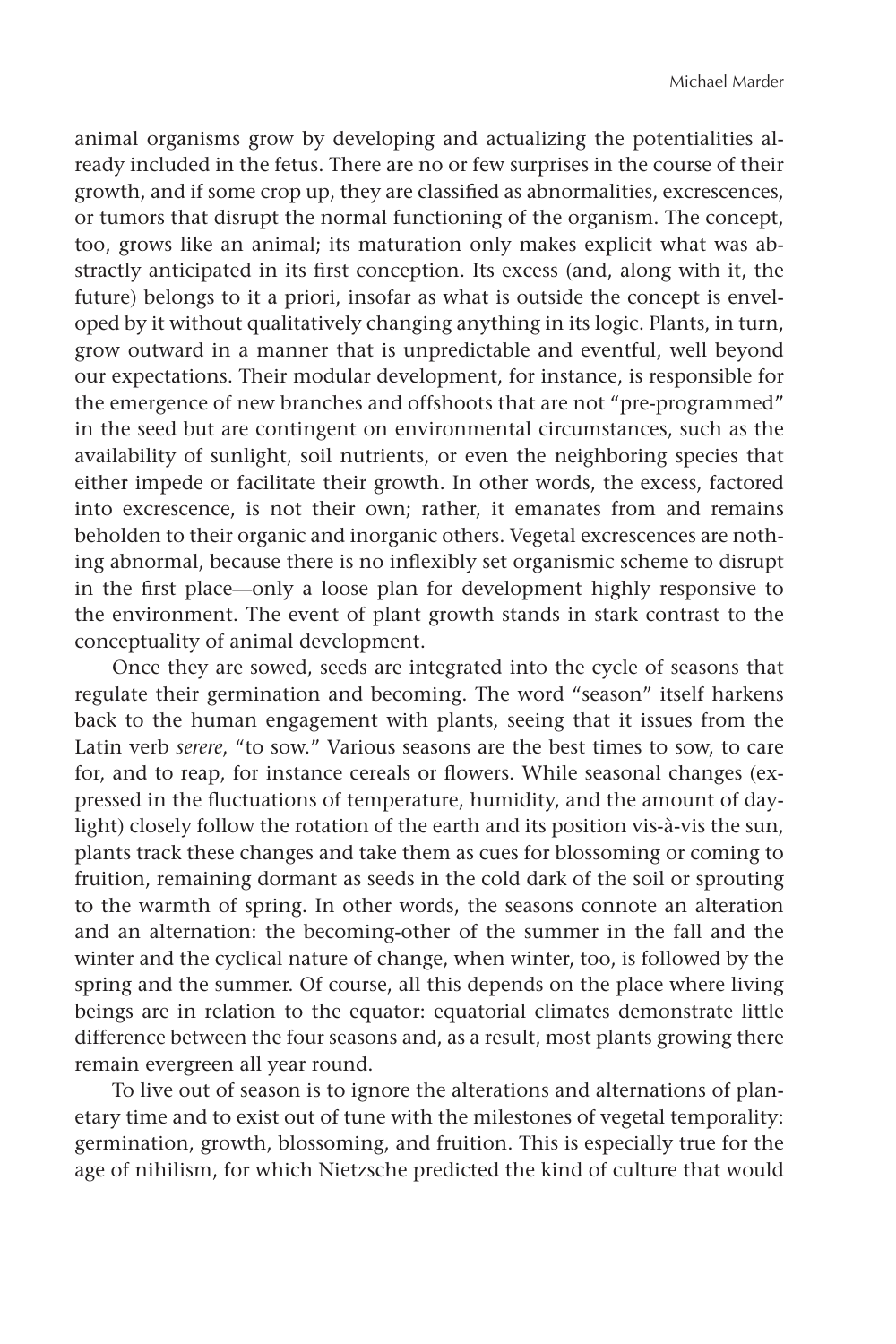be a "fruit out of season."2 Nihilistic culture suppresses the origination of culture in the work of cultivation, for the most part exerted on vegetal nature, the work which demands patience, the capacity to wait for the crops or for the time the plants themselves require to mature, and attunement to the changes of seasons. Its "fruit out of season" is wholly inappropriate, improper to the times (or timing) and places of growth. So much so, that we have come to conflate the unseasonable course of late modern culture with the event that disrupts the orderly and predictable succession of the seasons and of tradition itself.

Worse yet, human technology has managed to regulate seasonal and diurnal changes in order to stimulate the growth of plants for consumption. A hothouse is a rudimentary instrument that interferes in the environmental conditions of plants to stimulate their "production" all year round. Often, commercial growers subject plants to supplemental artificial light in order to speed up their growth, extending photoperiods to 16, 20, and at times 24 hours a day. Like humans, plants can be violated by uninterrupted light that forces them to grow without nocturnal, as well as seasonal, breaks. The leaves of corn, for example, show signs of damage after the cyclical time of alteration and alternation—of light, heat, and so forth—is withheld from these plants. There is no more patience, with which crops used to be awaited; the eventful delay of seed germination and growth is reduced to a bare minimum at will. As Kierkegaard ironically writes in *Either/Or*: "I lack altogether patience to live. I cannot see the grass grow, but since I cannot I don't feel at all inclined to."3

At the origin of the seasons, then, planetary time is measured by the stages of vegetal life and of the human engagement with plants. There is an appropriate time for entrusting the seed to the earth—the season of sowing, which came to be a synecdoche for all the other seasons. Another season arrives when the young sprouts and blossoms reach toward the vast expanse of the sky, partly leaving the darkness of the soil. There is also a season for ripening, absorbing the light and the heat of the sun (fire), bearing fruit, and harvesting. And, finally, there is a season of rest, of being covered by snow or returning to the waters that fall from the sky. The reason why I am casting seasonal alteration and alternation in these terms is that each season demonstrates a specific relation to the elements, one of them becoming definitive and playing a more important formative role for plants and for vegetal time.

<sup>2.</sup> Friedrich Nietzsche, *Human, All Too Human: A Book for Free Spirits*, trans. R. J. Hollingdale (Cambridge: Cambridge University Press, 1986), 115.

<sup>3.</sup> Søren Kierkegaard, *Either/Or: A Fragment of Life*, trans. Alistaire Hannay (London and New York: Penguin, 1992), 46.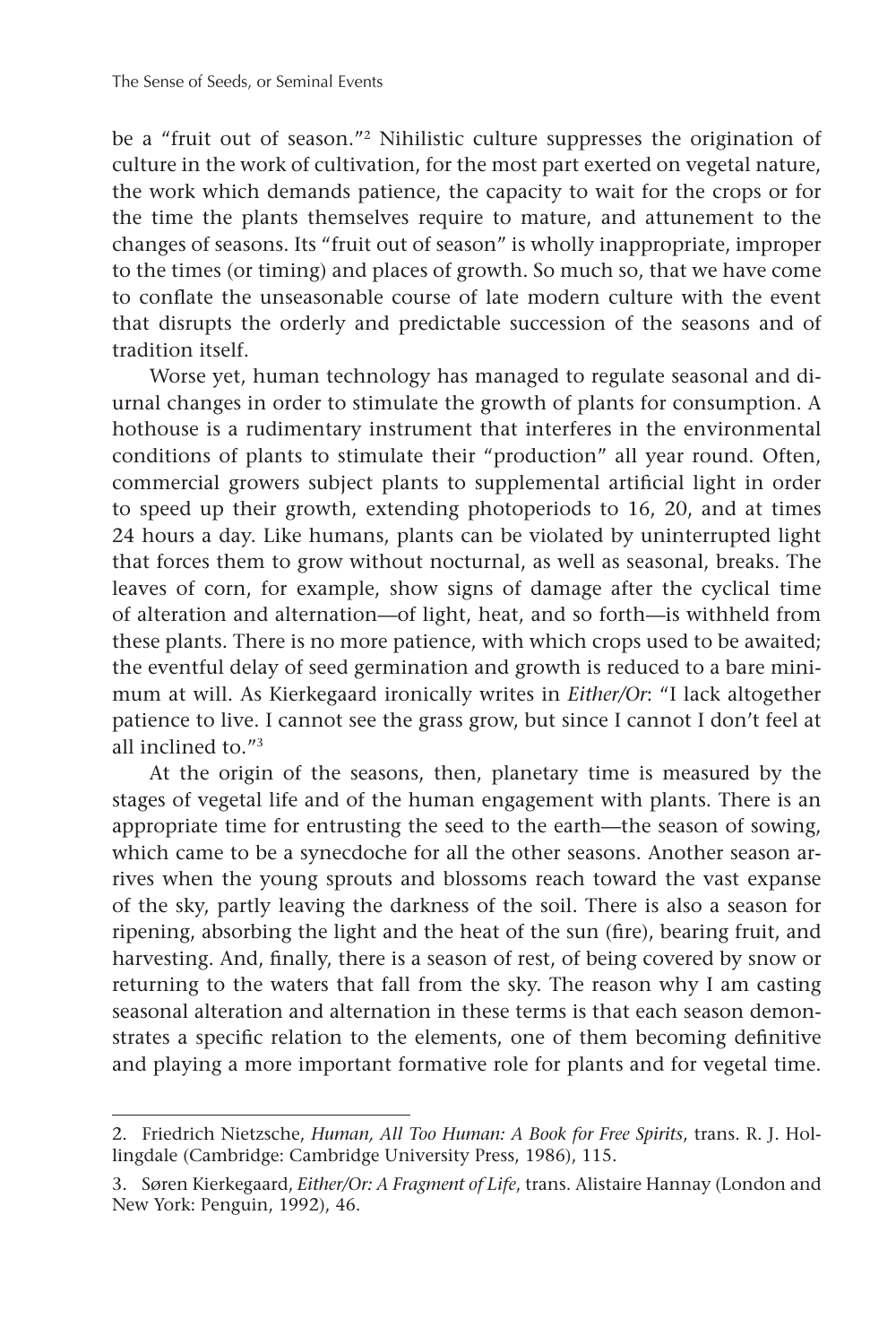The seasons, of course, convey the journey of our planet around the sun, as well as an elemental cycle, a procession of the elements over the year. Living at the rhythm of the seasons means respecting the time of plants, expecting their events, and, along with them, successively opening oneself to various elements.

In the book of *Ecclesiastes*, this rhythm has been already corrupted, as the heavenly element comes to prevail over the rest; the time and integrity of plants is disrespected; and murder, destruction, and violence enter the fray. The biblical nihilist is impatient, tired of waiting for what seems to be thoroughly predictable, and therefore already oblivious to the event of the plant. "To every thing there is a season," he writes, "and a time to every purpose under the heaven [*shamaim*]" (*Eccl*. 3:1). Although the idea of the appropriate time is preserved in this programmatic statement about the seasons, every purpose and activity is gathered under the sky (*shamaim*) that presides over the other elements and, thus, skews the balanced rhythm of seasonal alteration and alternation. Everything is polarized here: there are only two options: the positive and the negative: "A time to be born and a time to die; a time to plant and a time to uproot [*la'akor*] what has been planted; A time to kill and a time to heal; a time to break down and a time to build" (*Eccl.* 3:2–3). Should we be surprised with the melancholy, nihilistic conclusion of *Ecclesiastes*, "That which has been is that which shall be, and that which has been done is that which shall be done; and there is nothing new under the sun" (*Eccl.* 1:9)? After all, highly polarized binary actions have eliminated the manifold of nature, simplified the seasons, and subjected everything to the tyranny of that which presides over this monotonous routine, be it heaven or the sun. Vegetal seasons are reduced to planting or sowing and the excoriation of plants, without leaving any time for care or cultivation. In fact, much of the beginning of *Ecclesiastes* is devoted to denying any difference, or creative potential, to the elements: the sun and the wind—fire and air—travel around the earth in seemingly pointless circles, rivers run toward but do not saturate the sea, generations pass and the earth remains eternally the same (*Eccl*. 1:4–7). The delay that constitutes the time required for seasons to change, plants to grow, and humans to develop appears to be redundant.

When it comes to seeds, the suspension of their germination can be almost indefinite. In dry conditions, they can be preserved for hundreds of years, without affecting their viability. For example, the longevity of the *Canna compacta* seeds, found in a tomb in the high Andes, has been estimated at six hundred years.<sup>4</sup> Seeds are the vehicles of the Derridian "messianic hope," that

<sup>4.</sup> J. Derek Bewley, Kent J. Bradford, Henk W. M. Hilhorst, and Hiro Nonogaki, *Seeds: Physiology of Development, Germination and Dormancy*, 3rd Edition (New York and Heidelberg: Springer, 2013), 343.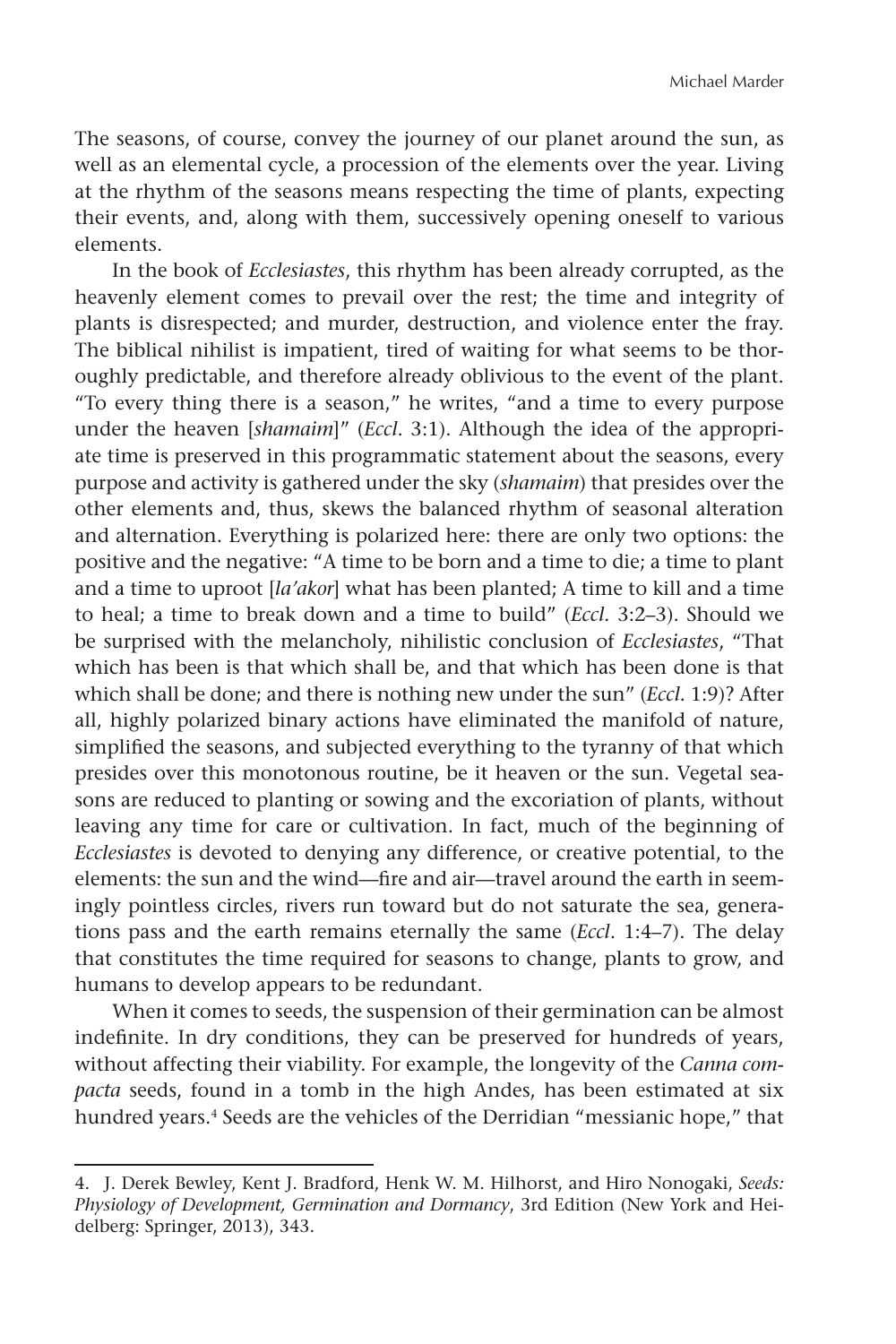of "awaiting without the horizon of the wait, awaiting what one does not expect yet or any longer."<sup>5</sup> The outlook for germination can be seasonal, or it can exceed human time constraints altogether. To be disseminated, spread perhaps for nothing, the seed does not need to be wasted: it disseminates itself, all by itself.

### **3. EXCEPTIONS, OR OUT-TAKES**

At least since the time of Aristotle, the relation between the seed and a fully developed plant has been conceived as that between potential and actual being. It is this old metaphysical scheme that still performs much of the theoretical work behind the scenes of Hegel's philosophy of nature. For Aristotle, disruptions in the normal process of actualization are possible but highly undesirable, since they introduce confusion into the order of being. For us, however, such occurrences may constitute events—those exceptions to the general course of development that introduce a fair degree of indeterminacy into the destiny of a developing subject.

One kind of evental disruption is the seemingly negative non-fulfillment of the potential inherent to a given class of beings. A "'seedless' fruit is in a sense imperfect," states Aristotle in *Metaphysics* (1023a), taking "perfection" to mean living up to one's appropriate purpose or *telos*. Though it harbors a reproductive potentiality, the barren plant does not put this power into action, does not actualize it. Such non-actualization is dismissed as a mere accident, or a singular instance when things do not work, that is, are not all that they could be. Seen through a deconstructive lens, the same non-arrival of being at its intended destination is the *sine qua non* for the event, making room for possibility (and impossibility) within the otherwise closed circuit of potentiality.

Another sort of disruption is due to the attribution of the potential (*dunamis*) of one type of being to another. Since animal capcities are superadded onto and presuppose those of plants, and those of humans are superadded onto and presuppose those of plants and animals, chances are that the nonfulfillment of "higher" capacities will leave animals and humans with those of the "lower" ones, belonging to plants. Failure to actualize our ownmost potentiality for thinking, in accordance with the principle of non-contradiction, demotes us, according to Aristotle, precisely to the level of plants: "If, however, all men alike are both right and wrong, no one can say anything meaningful; for one must then at the same time say these and also other things. And he who means nothing, but equally thinks and does not think, in what respect does his condition differ from that of a plant?" (*Metaphysics* 1008b) Just as,

<sup>5.</sup> Jacques Derrida, *Specters of Marx: The State of the Debt, the Work of Mourning, and the New International*, trans. Peggy Kamuf (New York: Routledge, 1994), 81.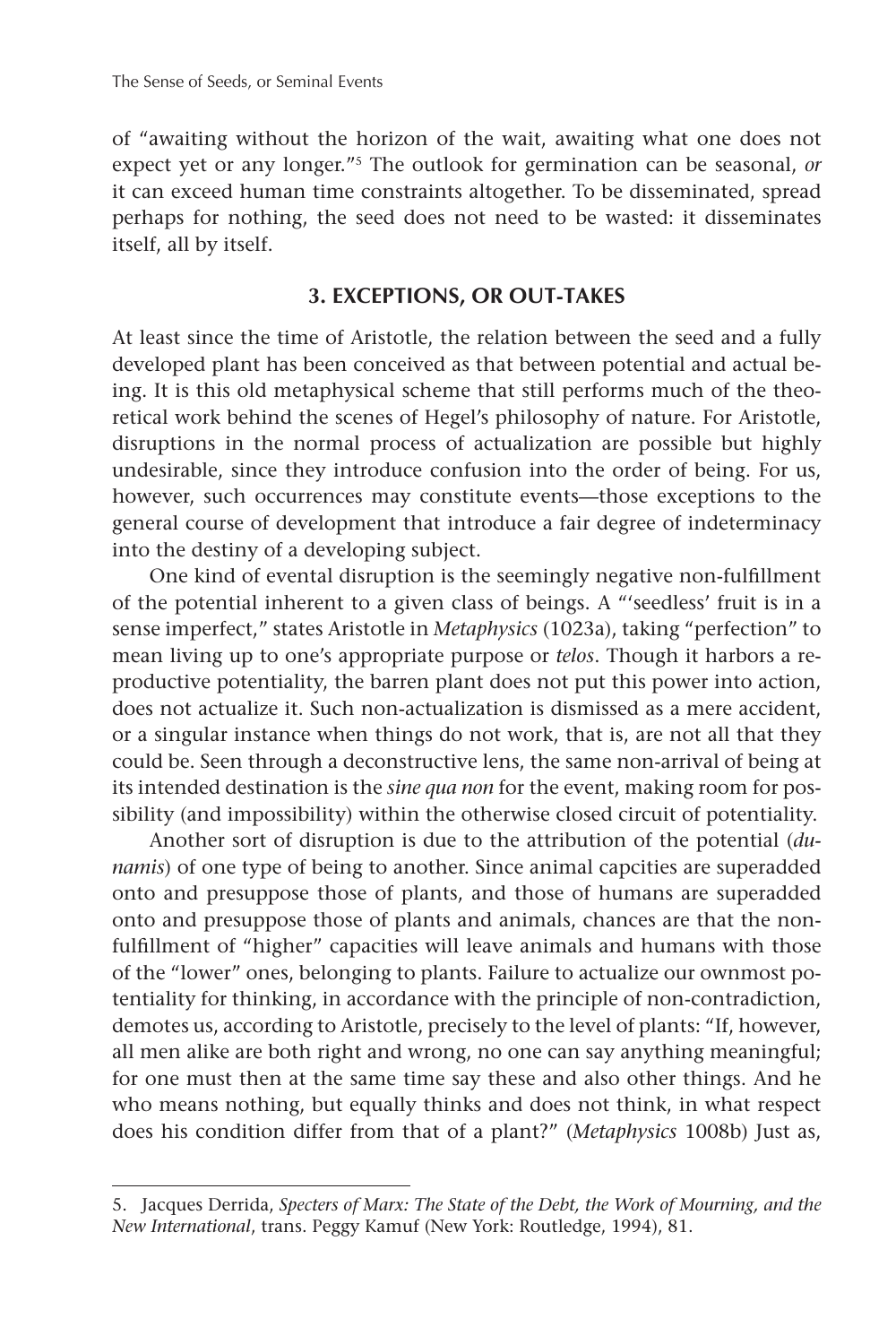ontologically, the event happens when something becomes possible above and beyond the logic of potentiality, so, epistemologically, it comes to pass when one thinks outside the dictates of formal logic. Perhaps, only such evental "out-takes" make us realize just how much we actually share with plants!

It would be a mistake, nonetheless, to regard Aristotle's seeds as examples of pure potentiality. As he puts it quite sharply in *Physics*: "There is always something already there, out of which the resultant thing comes; for instance, the seed of a plant or animal" (190b). Potentiality is what transpires between two actualities separated from one another in linear time; in and of itself, it is only an incomplete actuality. For the event to occur—in other words, for temporalization to ensue—non-actualizable possibilities must intervene in the logic of potentiality. Regardless of how thoroughly we transcribe its DNA code, the seed is a *perhaps* open to chance. Its germination depends on the time when and the place where it falls, the kind of the soil, the availability of moisture and sunlight, and so forth. Thus, in dealing with seminal events, we will never be in a position to determine the objective sense of seeds, and, at best, will note their situational, embedded, contingent, unstable meanings.

As for semantic instability, even in Aristotle it is possible to detect an inversion in the sense of seeds. From the actualized and actualizing *telos* of plants, the philosopher transforms them into waste, a byproduct of vegetal nutrition. As he observes in *Parts of Animals*, plants seem to have no equivalent to the intestine and are "without any part for the discharge of waste residue." "For the food which they absorb from the ground," he continues, "is already concocted, and they give off as its equivalent their seeds and fruit" (655b). As is often the case with thinking about vegetal processes, the most essential turns out to be the most superfluous, and vice versa (think of the leaf and the key role in plant metamorphosis allotted to it by Goethe).

In the subsequent history of Western thought, the Aristotelian regularization of nature with the help of seeds has proceeded largely unabated. Lucretius, for one, deduces the growth of each thing "from a fixed seed" (*De rerum natura*, 1.190). The seed is his ontological argument against creation *ex nihilo*, the event *par excellence*, which with its totally random and exceptional character would wreak havoc in the order of life, making plants "suddenly spring up at unpredictable intervals and at unfavorable times of year" (1.181–82). Even Heidegger, with his assertion of the primacy of possibility over actuality in human existence, refuses to extend this exceptionality to non-human living beings. Blinded by its desire to see strict order in nature at any cost, Western metaphysics and science alike lose sight of the evental dimension of seeds, plants, and life itself. Existence, being's "stepping forth" or "standing out" of itself, becomes (at best) a purely human feature, forgetful of vegetal excrescences, expectations, and exceptions. The forgetting of being is, at its most concrete, a forgetting of the eventful being of plants.